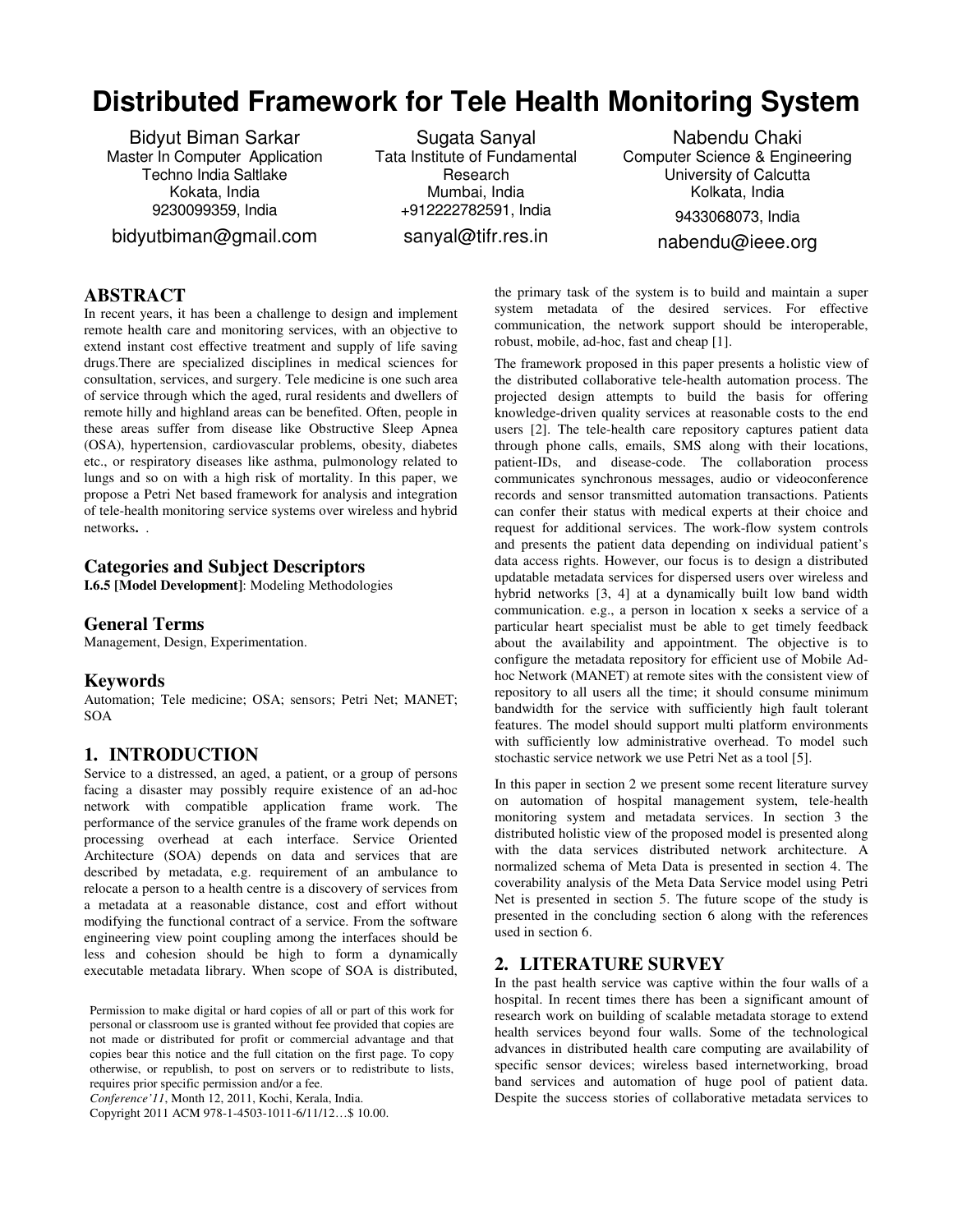our knowledge there is not much social network applications available on medical health services in the literature. We would like to present a distributed updatable frame work for collaborative health care services by deploying a metadata server over ad-hoc and mobile network any where, all the time.

Many approaches like [6], [7], [8], [9] have introduced mobile telemedicine support services. [7], [8] articulate telemedicine system for domestic patient care monitoring through mobile phones. Communication with electro medic devices like patient monitors to transmit vital signals via internet to the hospital for tele-consultation [6]. The system architecture comprises of a medical call centre, a distributed specialists and a hospital linked through a service network [9]. Bandwidth range is vital for all operational purposes to support mobility. Worldwide Interoperability for Microwave Access (WiMAX), ZigBee( IEEE, 802.15.4), wireless personal area network (WPAN), Bluetooth are some of the standards well suited for integration into the medical sensors [10].Sensor networks are used to access patient's state of health under medical observations. Patient Data is continuously transmitted over telecommunication devices like mobile phones, PDAs, PC Systems to doctors, nursing assistants to monitor any abnormal changes of the state of health. Through sensor networks doctors can be quickly tracked in hospitals in case of emergency. Some useful sensors are intra-cranial pressure sensor (ICP), which is primarily used for continuous monitoring of ICP of hydrocephalus patients. It is fully implantable absolute pressure sensor. Glaucoma sensor is a soft contact lens containing a sensor, an antenna and a microprocessor for continuous monitoring and can be performed during activities or patient in sleep etc [11].

Autonomic computing decrease human involvement in computing systems in a similar fashion as its biological counterpart does in a self-managing and self-adaptive systems. Autonomic managers are not only aware of their own managed element but also of their environment, in particular other autonomic elements in the network to improve productivity and reduce costs in hospital operations [12, 13].Target of an autonomic computing is to automate reconfigurable, self-recoverable complex multi-tier distributed systems. The architecture of a complex system composed of a web server, application server and a database server. e.g. a web-server like Apache Tomcat an application server like J2EE and a database server like Oracle or DB2 entails a high level of complexity [14]. Service oriented architecture for Health Research Data Network (HRDN) supports integrated controlled access and privacy protection in a secured end-to-end system for data sharing and analysis. Collection of data and software services are connected through high bandwidth communication infrastructure. Data collections are geographically dispersed and are built on a variety of heterogeneous technologies. Data custodians have ethical and legislative requirements in information integration, while supporting complex requirements arising from use of diverse health data sources [15].

A collaborative metadata sharing on epidemiological and biomedical research is presented in this paper. Comparisons between metadata and data sharing policy, metadata sharing adds additional cost of maintenance and quality improvement. In an ideal situation metadata can be shared in a pre-existing social network with minimal effort and cost with maximum exposure to others. Social networks provide feedback on the collaborators data quality, promptness and availability. The literature presents several examples on social networks to improve the quality of information including success stories [16].

# **3. PROPOSED HOLISTIC MODEL VIEW**



**Figure 1. Tele Health Monitoring Distributed MANET**

Figure 1 shows the holistic view of the collaborative health monitoring system. Three types of entities are data storage, medical resources and service seekers. Patients (P1, P2,….,Pn) as data storage resources are attached with sensors like Blood Pressure meter, ECG jacket, etc. and a tele-health wireless monitor within an allowable frequency range are modeled and placed to the repository with the local authority (LA1, LA2,…., LAn), while the medical resources like doctors, nurses, ambulance service etc with mobile phones are modeled as external entities and placed at the repositories with the hospitals (H1,H2,…,Hn). The mobile service seekers are also considered as external entities and modeled effectively in terms of bandwidth, storage and intermittent connectivity to global data services at service point central server. The metadata server is built in collaboration with LA's, H's and service point central server for future integration purpose. As in any successful data integration process metadata is considered to be critical. Service requests from the registered users in the form of intranet having valid IP address are directed to access the metadata server for a particular service. Depending on the resource requirement the exact repository will be accessed, serviced and the corresponding cost features and service cookies will be preserved for faster and personalized repeat searching and billing purposes.

#### **3.1 Distributed Network Architecture**

Telemedicine systems in the past are point to point e.g. a rural health centre is mapped to a city hospital and the patient requests are scheduled to doctors belongs to that hospital only. However, with the advent of mobile ad-hoc networks the telemedicine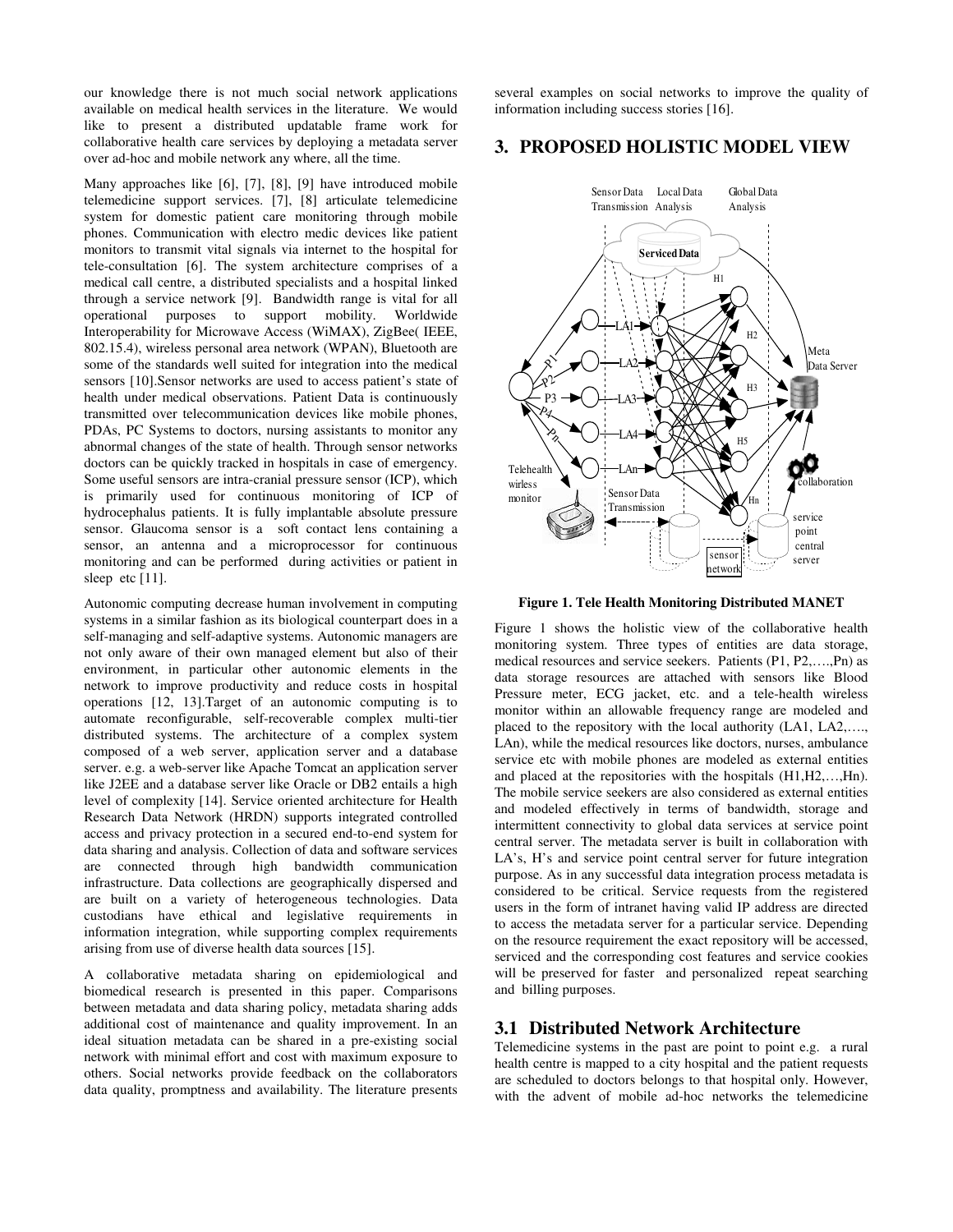systems domain is extended to telemedicine service domain over a distributed network by enabling mobility at the service end like doctor's, remote diagnostic facility, alert services over mobile devices, ambulance services, and soon.



**Figure 2. Data services distributed Network**

A distributed architecture for data services has access points (n1,n2,….,nn) and are connected through MANET. It can negotiate multiple service requests over different repositories (DB1,DB2,…,DBn) in a location independent manner through a collaborative and scalable metadata server. The traffic and the connectivity requirement is supported by the MANET and the adhoc network.

In MANET hosts and topology can move frequently, no cellular infrastructure is required, routing takes place through intermediate nodes, mobile nodes dynamically forms multi-hop wireless links without the need of any centralized infrastructure where as Ad Hoc networks do not require backbone infrastructure support, it is easy to deploy particularly when infrastructure is destroyed [4]. Communication between an access point and a real-time service occurs through TCP/IP connections specified by IP addresses (or host names) and port numbers. For static IP addresses use that number as the host name for accessing the metadata server and the corresponding service medical data. Scalability of each service component maintains its own list of connection links. For all operational purposes the connectivity between the access points and the metadata server can be established through the server manager (SM), data service administrator, Repository Manager (RM) and in case of web based applications the Message client library calls from Web client. The function of RM is to create, upgrade, and check the local and central repositories. The SM handles the transaction management properties over the distributed network like; add, delete or modify of any service request [5]. From the operation management view point RM and SM should be available throughout the service access points. SM defines the links between service medical data and metadata repositories. In figure 2, our method suggests multiple medical service data to a single metadata repository. However, for load balancing or for each medical service data to multiple repositories with one default to support individual repositories can be planned. e.g. A simple network management protocol (SNMP) is enabled, which is an application layer protocol standard used to address the schema of the data repository, its objects and its configuration management. SMTP is another application layer protocol that can be used in tandem to send and receive messages through emails for every service function in a secured manner using encrypted channels.

### **4. NORMALIZED META DATA SCHEMA**

From the secondary sources it is prevailed that the number of hospitals and Nursing homes with government initiatives and private sector partnership at the state level allover India is around 3300 [19, 20]. However, the layered architecture of the health service in India is further extended through primary health centers (PHC) or community health centers (CHC) connected to a district or rural hospitals at layer 1. District Hospitals are connected to State Hospitals at layer 2 and at layer 3 State Level hospitals are connected among themselves. Present strength of PHC's and sub centers is around 25 thousands whereas the number of CHC's is five thousands. Telemedicine programs in India are being actively supported by the Department of Electronics and IT (DIT), Indian Space Research Organization (ISRO), NEC Telemedicine program, Apollo hospitals, Asia Heart Foundation and some more organizations [21].

Considering the volume of common ailment at the eastern part of the Asian Continent in general and India in particular to support the telemedicine program the minimum basic setup at layer 1 PHC should be comprised with the equipments like;

- 1. Personal Computer and Printer
- 2. Internet Protocol enabled Video conferencing Kit and clinical devices
- 3. Telemedicine operating system supported software and a server software
- 4. Digital ECG device
- 5. A3 Scanner
- 6. Digital Microscope and camera
- 7. Tele-auto scope for remote listening of patient heart beat
- 8. Gluco meter for blood sugar estimation
- 9. Haemogram analyzer for blood count and blood film
- 10. Modem/router/Wifi /Manet etc.

According to WHO the ratio of urban to rural population in India is (28:72). For Successful telemedicine ventures for rural people, a group of urban PHC's should be equipped with a few mobile vans. Our focus is to provide Meta data services to the patients independent of their physical location. In section 3.1 we have described the scope of RM and SM. Now we detail out a primary Meta data schema of the SM and their inter relationship in figure 3. To initiate the process a patient from any location will call or send a SMS to a help line number offered by Government agencies. This needs to be available through all the mobile phone service providers. Patient will pass the information like name, address etc, by calling from a telephone number or health center along with a statement for the type of problem and possible assistance required, etc.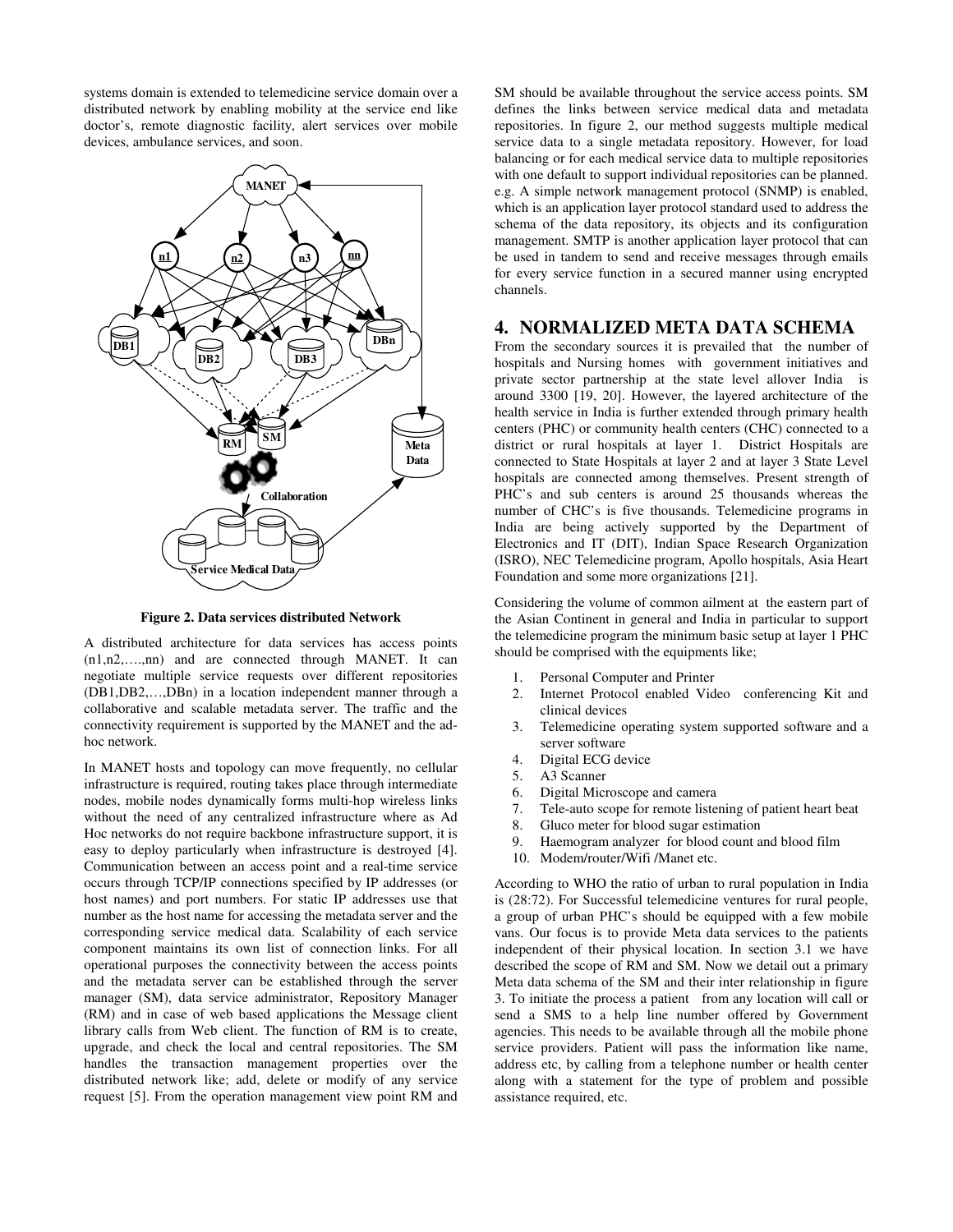

**Figure 3. UML Meta Data Activity Diagram**

health center reference, type of problem and assistance required. System will generate the template; pass it on to the first level Meta data to service data. Service data checks the availability of the required service. Availability data checks the service details including cost of the service and the information is communicated to the nearest health center as the nodal point. Health Center informs the patient about the service and instructions as to how and from where to start the treatment. E.g. a rural patient suffering from a chest pain calls for a service using the mobile phone to the HC with the help of (1,2) of figure 3. Severity demands mobile vans belong to the HC. After initial diagnosis with the telemedicine unit at Van/HC blood pressure 98/59, heart rate 72, and blood glucose 147mg/dL recorded and sent to (3) of figure 3. Remote cardiologist of the meta data source checks the patient records and medication dosage instructed to the HC registered doctors along with the cost of service through (4) of figure 3. In turn health centre inform the patient party.

A model is a representation of a specific purpose that has an abstraction, a simplification and that represents relationships amongst the components of the system being modeled. Due to complex distributed nature of the health monitoring system, we propose to model the system to understand how the activities are executed now and in future. Good models depend on data quality, tools and clear thinking with multiple medium of operations like mobile phones, remote diagnostic devices, mobile vans with VSAT connectivity, remote medical practitioners and so on. The logical model helps in understanding the process and also lays strong foundation for the physical structures. Petri Net is often used as a meta modeling tool to study and analyze the complexity among the large number of collaborative devices and processes. Petri Net supports a unique combination of graphical as well as mathematical formalism to model a dynamic system. Rich

mathematical foundations permit in-depth analysis of work-flow nets.

# **5. MODEL FOR THE DATA SERVICE**

Petri Net is a meta modeling tool to model discrete events. The model describes the states, events, conditions, choice, iterations and parallelism. The two types of nodes are called places and transitions. Places and transitions are connected via arcs. Places are represented by circles, transitions by bars..



**Figure 4. PN model of the distributed Data Services Network**

The formal definition of a Petri Net (PN)is described by the 4 tuple presented as  $PN = (P, T, D-, D+),$  where, P is the set of places and  $|P|=m$ , T is the set of.  $|T|=n$ ,  $D= P\times T$ , N is the pre incidence matrix that specifies the arcs directed from places to transitions.  $D = TxP$ , N is the post incidence matrix that specifies the arcs directed from transitions to places [18]. Entities in the modeling process are patients, medical records and mobile service seekers. The stochastic model of the PN is designed with the patients, medical records and service seekers with seven places and six transitions to check the boundedness, liveness, safeness, and to perform the reachability analysis of the Net.

| Table 1. Place & Transition Function of the model |  |  |  |
|---------------------------------------------------|--|--|--|
|---------------------------------------------------|--|--|--|

|                | <b>Place</b>            |                | <b>Transition</b>       |
|----------------|-------------------------|----------------|-------------------------|
| P <sub>0</sub> | Service seeking         | T <sub>0</sub> | Transition for metadata |
|                | external node           |                | search                  |
| <b>P1</b>      | Metadata Server         | <b>T1</b>      | <b>Timed Transition</b> |
|                |                         |                | service request         |
| P <sub>2</sub> | Medical service data    | <b>T2</b>      | Timed Transition for no |
|                | repository              |                | service support         |
| <b>P3</b>      | Medical service data    | <b>T3</b>      | Timed Transition for    |
|                | repository              |                | service support         |
| <b>P4</b>      | Medical service data    | <b>T4</b>      | Timed Transition for    |
|                | repository              |                | service attainment      |
| <b>P5</b>      | Medical service data    | T5             | Immediate service       |
|                | repository              |                | attainment              |
| Р6             | Availability of service |                |                         |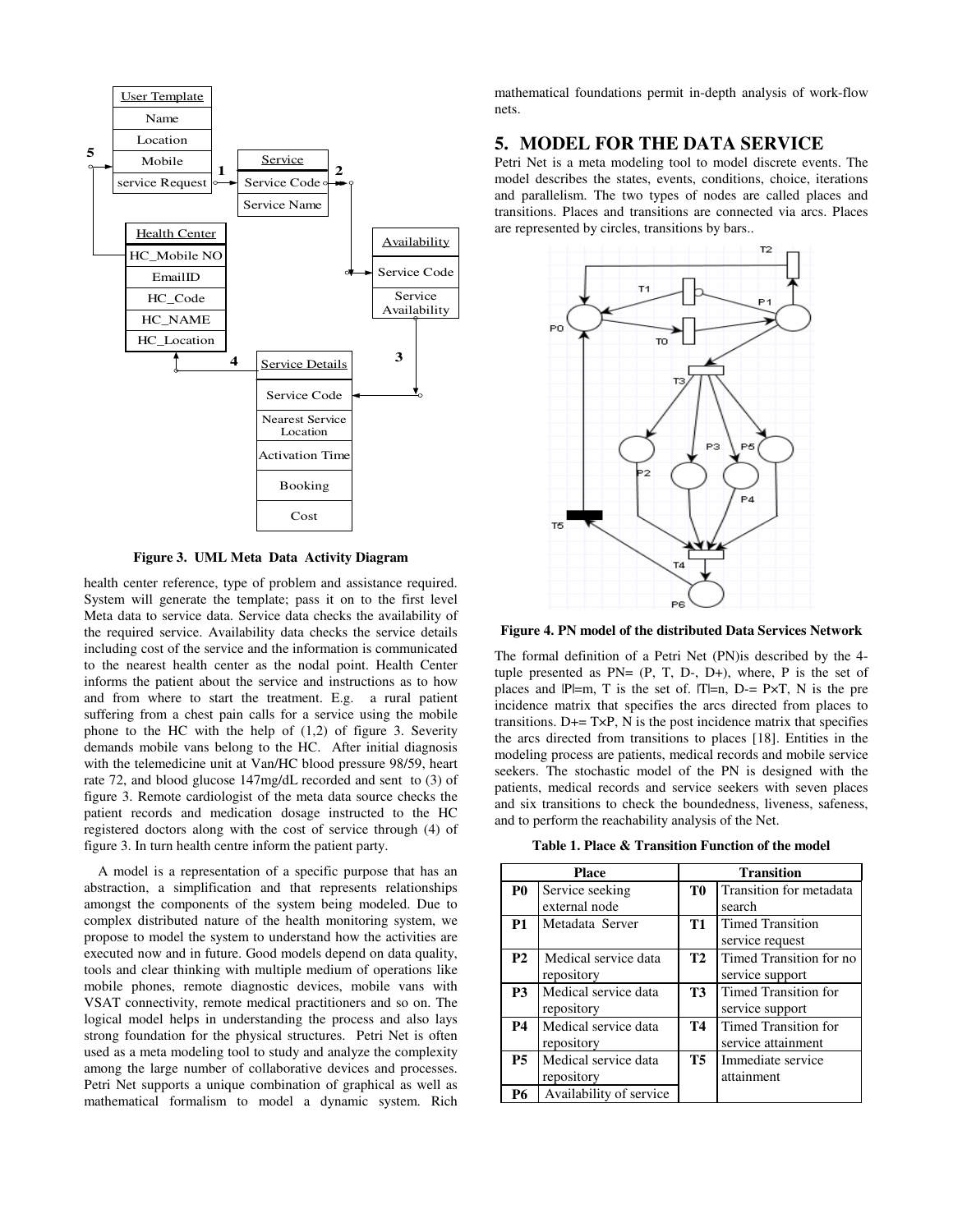Initially, there would be no token at any of the 6 places. On call from a patient the transition T1 generates a token through the inhibitor are. Patient monitoring is abstracted from the modeling process. Let us now list the transitions and place in table 1.

pipe2 [17]. Let us now study some of the properties and behavior of the model based on the Coverage Graph presented in Figure 4. Reachability graph is declared safe, if the number of tokens at that place is either 0 or 1. In our case the graph clearly shows that any of the places  $[P0 - P6]$  has a maximum token count 1 or 0 and is declared safe and as all the places in the net are safe, the net as a

#### **5.1 Incidence Matrices of the Petri Net**

**Table 2 (a). Pre incidence Matrix [D -**

|                | T <sub>0</sub> | <b>T1</b> | T2             | T <sub>3</sub> | <b>T4</b>      | T <sub>5</sub> |
|----------------|----------------|-----------|----------------|----------------|----------------|----------------|
| P <sub>0</sub> | $\overline{0}$ |           |                | $\overline{0}$ | $\overline{0}$ |                |
| <b>P1</b>      |                | 0         | $\overline{0}$ | $\overline{0}$ | $\overline{0}$ | $\overline{0}$ |
| P <sub>2</sub> | $\overline{0}$ | 0         | $\overline{0}$ |                | $\overline{0}$ | $\overline{0}$ |
| P <sub>3</sub> | $\overline{0}$ | 0         | $\overline{0}$ |                | $\overline{0}$ | $\overline{0}$ |
| P4             | $\overline{0}$ | 0         | $\overline{0}$ | 1              | $\overline{0}$ | $\overline{0}$ |
| <b>P5</b>      | $\overline{0}$ | 0         | $\overline{0}$ |                | $\overline{0}$ | $\overline{0}$ |
| P6             | 0              | 0         | 0              | 0              |                | 0              |

**] Table 2 (b). Post incidence Matrix [D +**

|    | T <sub>0</sub> | T1       | T <sub>2</sub> | T3       | Т4 | T5           |                | T <sub>0</sub> | T1           | <b>T2</b> | T3       | Т4 | T <sub>5</sub> |                | T <sub>0</sub> | T1 | <b>T2</b> | T3       | T4                       | T5             |
|----|----------------|----------|----------------|----------|----|--------------|----------------|----------------|--------------|-----------|----------|----|----------------|----------------|----------------|----|-----------|----------|--------------------------|----------------|
| P0 |                |          |                | $\theta$ |    |              | P <sub>0</sub> |                | 0            |           | $\theta$ |    | O              | P <sub>0</sub> | ÷.             |    |           | $\Omega$ |                          |                |
| P1 |                |          | $\theta$       |          |    | $\Omega$     | P <sub>1</sub> |                | $\Omega$     |           |          |    |                | P1             |                |    | ÷.        | - 1      |                          | $\overline{0}$ |
| Р2 |                | $\Omega$ | $\theta$       |          |    | $\mathbf{0}$ | <b>P2</b>      |                | $\mathbf{0}$ |           | $\theta$ |    | U              | P <sub>2</sub> |                |    |           |          | $\overline{\phantom{a}}$ | $\theta$       |
| Р3 |                |          | $\Omega$       |          |    | 0            | <b>P3</b>      |                | $\Omega$     |           | $\Omega$ |    | U              | P <sub>3</sub> |                |    |           |          | ۰                        | $\theta$       |
| Р4 |                | $\Omega$ | $\Omega$       |          |    | $\Omega$     | <b>P4</b>      |                | $\Omega$     |           | $\Omega$ |    | 0              | <b>P4</b>      |                |    |           |          | ۰                        | $\overline{0}$ |
| Р5 |                |          | $\theta$       |          |    | $\mathbf{0}$ | <b>P5</b>      |                | $\Omega$     |           | $\theta$ |    | $\Omega$<br>U  | <b>P5</b>      |                |    |           |          | $\sim$                   | $\Omega$       |
| Р6 |                |          | $\Omega$       |          |    | $\theta$     | <b>P6</b>      |                | $\Omega$     |           | $\Omega$ |    |                | <b>P6</b>      |                | 0  | $\Omega$  | $\theta$ |                          | $-1$           |

| Table 2 (c). Resultant Matrix [D=D $- D^+$ ] |  |  |
|----------------------------------------------|--|--|

|                | T <sub>0</sub> | <b>T1</b>      | T2               | T <sub>3</sub> | <b>T4</b> | T <sub>5</sub> |
|----------------|----------------|----------------|------------------|----------------|-----------|----------------|
| P <sub>0</sub> | $-1$           |                | 1                | $\overline{0}$ | $\theta$  |                |
| <b>P1</b>      |                | 0              | $-1$             | $-1$           | 0         | $\overline{0}$ |
| P <sub>2</sub> | 0              | 0              | $\boldsymbol{0}$ |                | $-1$      | $\overline{0}$ |
| P <sub>3</sub> | 0              | 0              | $\overline{0}$   | $\overline{0}$ | $-1$      | $\overline{0}$ |
| <b>P4</b>      | $\Omega$       | $\overline{0}$ | $\overline{0}$   |                | $-1$      | $\overline{0}$ |
| <b>P5</b>      | 0              | $\theta$       | $\overline{0}$   |                | -1        | $\theta$       |
| <b>P6</b>      | $\overline{0}$ | $\overline{0}$ | $\mathbf{0}$     | $\overline{0}$ |           | -1             |

whole can be declared safe. Boundedness is a generalized property of safeness. The limitation of token numbers in a place is restricted to 1 and hence it is bounded. Conservation property of a Petri Net model checks that the number of tokens remains constant before and after the execution. In our case it is 1. The liveness property of a Petri Net will check the possibility of deadlock states. For our case the possibility of deadlock or live lock cannot be ruled out. If T4 is indecisive over a long time, livelock may take place and this is to be checked.



**Figure 5. Coverage graph of the Services Network model**

#### **6. CONCLUSION**

This paper aims to address a small step for Information Technology but it is a giant leap for healthcare. The challenges of convergence in health service to a predictable point at a reasonable cost and time. Patients with chronic syndrome will

The places P0 and P1 are indicating the patient and meta data server respectively. The places P2 through P5 indicate five numbers of medical service data repositories. P6 having tokens indicate the availability of requested service. The transitions T3 and T4 are stochastic in nature as the requested service may not be available in any of the RM or SM indicated in section 3.1.

Table 2(a) is the pre incidence matrix indicating the state transitions. Table 2(b) represents the post incidence matrix and Table 2(c) represents the combined matrix. The resultant matrix illustrates that there is 1 in row P6 and column T4. This indicates that the service is available. When the service is availed, transition T5 fires and a token is passed from P6 to P0.

#### **5.2 Coverage Graph of the Petri Net Model**

Table 3 stores the markings corresponds to the places P0, P1, P2, P3, P4, P5 and P6. The tabulation to view state markings along with state transition edges are generated by the Petri Net tool

| <b>State</b>    | <b>Marking</b>             | <b>Edges From</b> | <b>Edges To</b>          |
|-----------------|----------------------------|-------------------|--------------------------|
| S0              | 1000000                    | S1(T2), S5(T5)    | S1(T0), S2(T1)           |
| S <sub>1</sub>  | 0000001                    | SO(T0)            | S3(T3), S0(T2)           |
| S <sub>2</sub>  | ω000000                    | S(0T1), S4(T2)    | S4(T0), S2(T1)           |
| S <sub>3</sub>  | 0111100                    | S1(T3)            | S5(T4), S6(T1)           |
| <b>S4</b>       | ω000001                    | S2(T0)            | S7(T3), S8(T0), S2(T2)   |
| S <sub>5</sub>  | 0000001                    | S3(T4)            | SO(T5)                   |
| S6              | $\omega$ 111100            | S3(T1)            | S9(T0), S10(T4), S7(T1)  |
| S7              | $\omega\omega\omega\omega$ | S4(T3), S6(T1),   | S9(T10), S11(T4), S7(T1) |
|                 |                            | S9(T3,T12)        |                          |
| S8              | $\omega$ 00000 $\omega$    | S4(T0)            | S12(T3), S8(T0, T1, T2)  |
| S9              | തതതത01                     | S6(T0), S7(T0)    | S7(T3), S12(T0),         |
|                 |                            |                   | S13(T4), S7(T2)          |
| <b>S10</b>      | $\omega$ 1111 $\omega$ 0   | S6(T4)            | S10(T5)                  |
| <b>S11</b>      | രരരരത്തി                   | S7(T4)            | S11(T5)                  |
| <b>S12</b>      | രരരരത0ര                    | S8(T3), S9(T10)   | $S4(T4)$ ,               |
|                 |                            |                   | S12(T0,T1,T2,T3)         |
| S <sub>13</sub> | 00000001                   | S9(T4)            | S13(T5)                  |
| <b>S14</b>      | 00000000                   | S12(T4)           | S14(T5)                  |

**Table 3: State Marking for the coverage Graph**